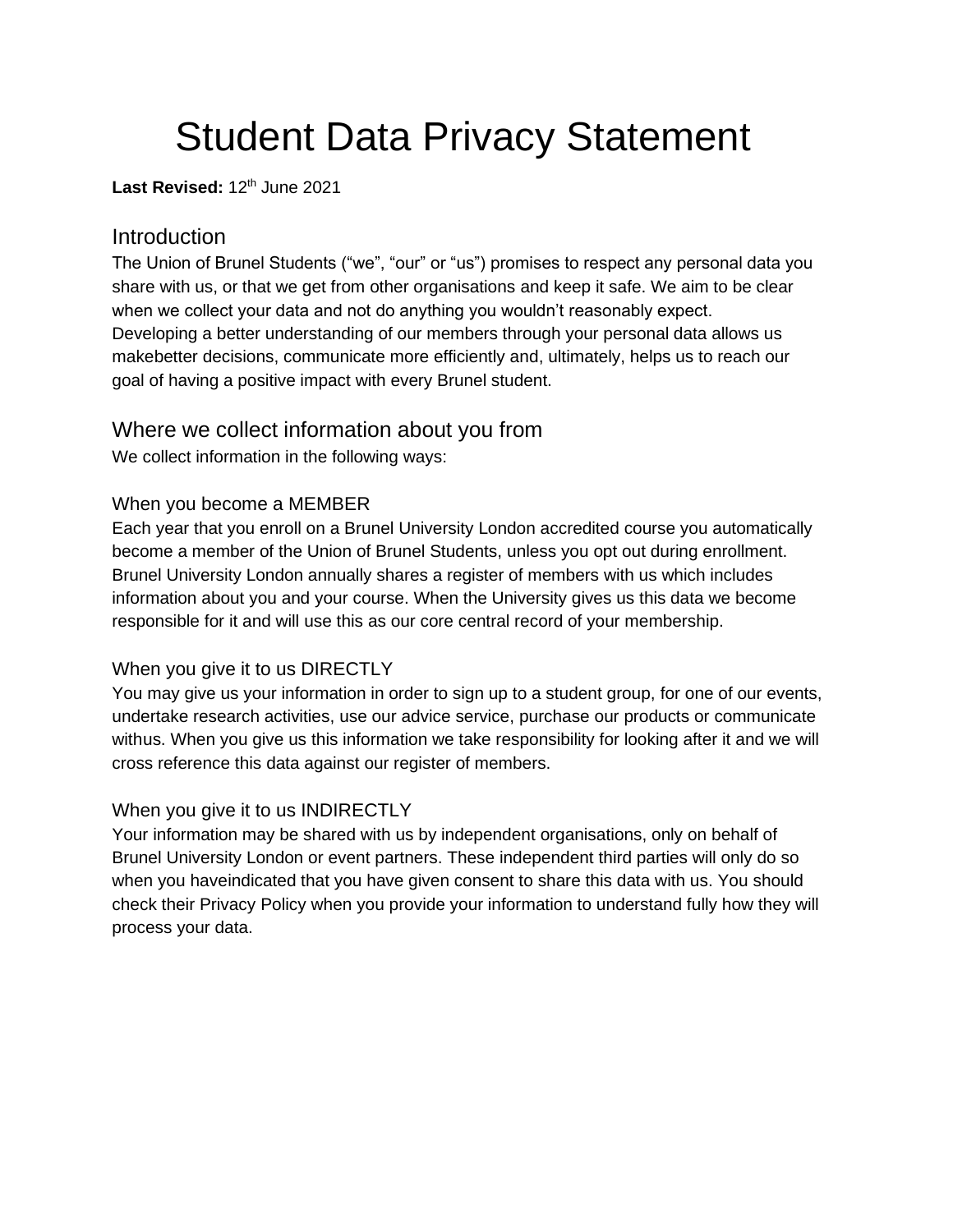# When you give permission to OTHER ORGANISATIONS to share

We may combine information you provide to us with information available from external sources inorder to gain a better understanding of our members to improve our communication methods, products and services.

The information we get from other organisations may depend on your privacy settings or the responses you give, so you should regularly check them. This information comes from the followingsources:

#### Third party organisations

You may have provided permission for a company or other organisation to share your data with thirdparties such as the Students' Union This could be when you buy a product or service, register for anonline competition or sign up with a comparison site.

#### Social Media

Depending on your settings or the privacy policies for social media and messaging services likeFacebook, WhatsApp or Twitter, you might give us permission to access information from thoseaccounts or services.

#### Information available publicly

This may include information found in places such as Companies House and information that hasbeen published in articles/ newspapers.

When we collect it as you use our WEBSITES

Like most websites, we use "cookies" to help us make our site  $-$  and the way you use it  $$ better. Cookies mean that a website will remember you. They're small text files that sites transfer to your computer (or phone or tablet). They make interacting with a website faster and easier – for exampleby automatically filling your name and address in text fields. There are more details in our Cookies Statement.

In addition, the type of device you're using to access our website and the settings on that device may provide us with information about your device, including what type of device it is, what specificdevice you have and what operating system you're using. Your device manufacturer or operating system provider will have more details about what information your device makes available to us.

#### When you BUY A PRODUCT from us

To place an order with us online, registration is required. At the point of registration, we request certain information including your name, delivery address and email address. This information is required to enable us to process your order and notify you of its progress. Once an order has been placed, we may contact you by email to confirm your order details and again once your order has been accepted and despatched. Should we need to contact you for any reason regarding your order, we will use the email address registered to your account, or the telephonenumber where provided. We also ask if you will provide us with your Student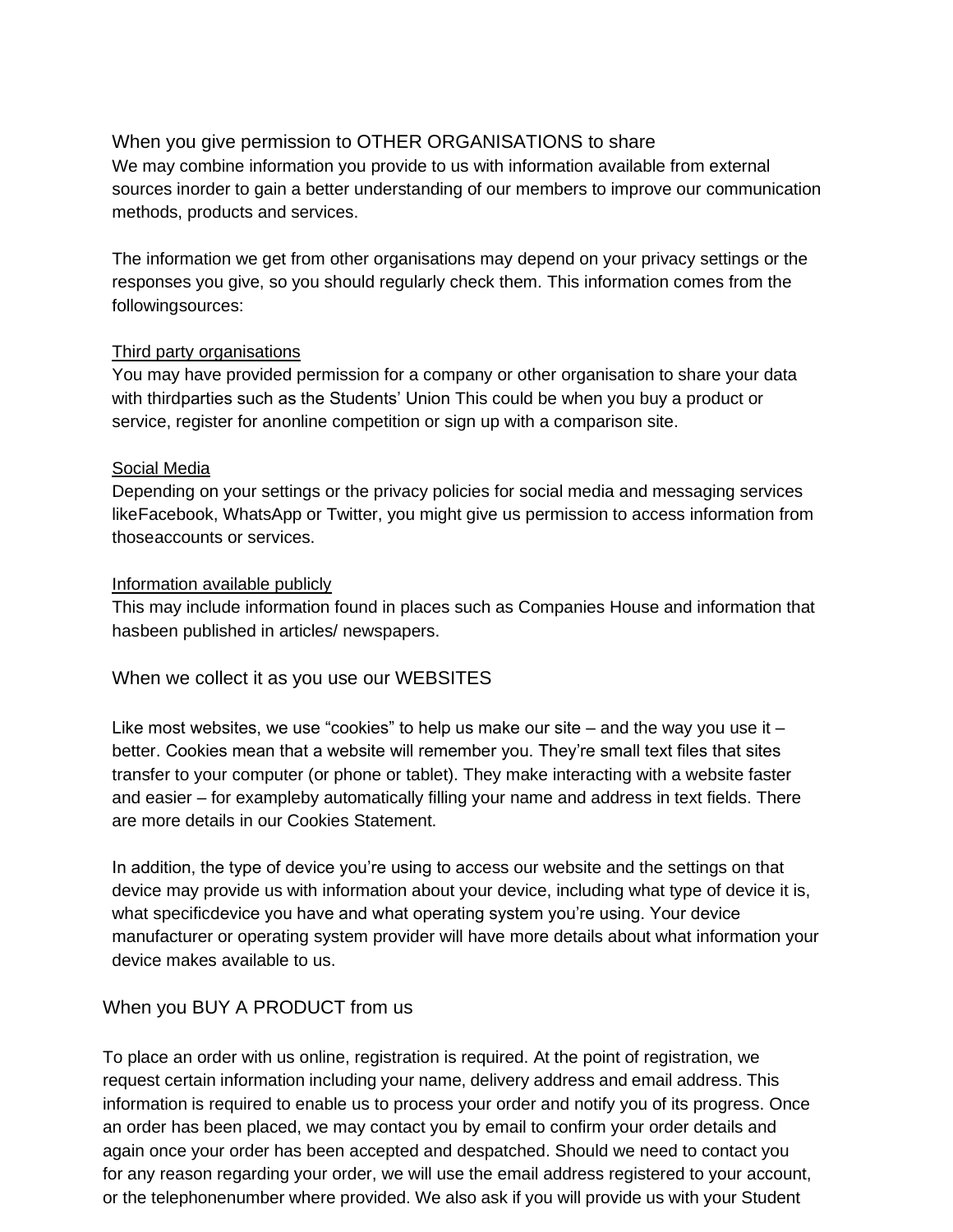ID number when you shop in store, this allows us to track the products you purchase, provide better customer service standards and develop the product range we offer to students. In store you are under no obligation to provide us with this information.

# What personal data we collect and how we use it

The type and quantity of information we collect and how we use it depends on why you are providing it.

# Our Members

If you are one of our members the University, in response to their obligations to you, provide us with a set of key information you provided at enrollment. When you use our services or participate in one of our activities we will use this information to provide the best possible standards of administration and communication. The information provided to the Students' Union and the data sharing agreement can be accessed if requested.

In addition when you attend an event, join a student group or use one of our services we may ask for additional information such as:

- Your date of birth to ensure compliance with age-related laws
- Your bank details to facilitate payments
- Information relating to your health if you are taking part in a high risk activity
- Any disabilities so that we can provide assistance where neededWe will mainly use your data to:
- Provide you with the services, products or information you asked for
- Administer your membership
- Keep a record of your relationship with us
- Ensure we know how you prefer to be contacted
- Understand how we can improve our services, products or information
- Register your membership with National Governing Bodies

#### Building profiles of members and targeting communications

Where you have given us consent we use profiling and screening techniques to ensure communications are relevant and timely, and to provide an improved experience for our members. Profiling also allows us to target our resources effectively, which members consistently tell us is a key priority for them. We do this because it allows us to understand thebackground of the people who study at the University and helps us to deliver appropriate services and information to members who need it.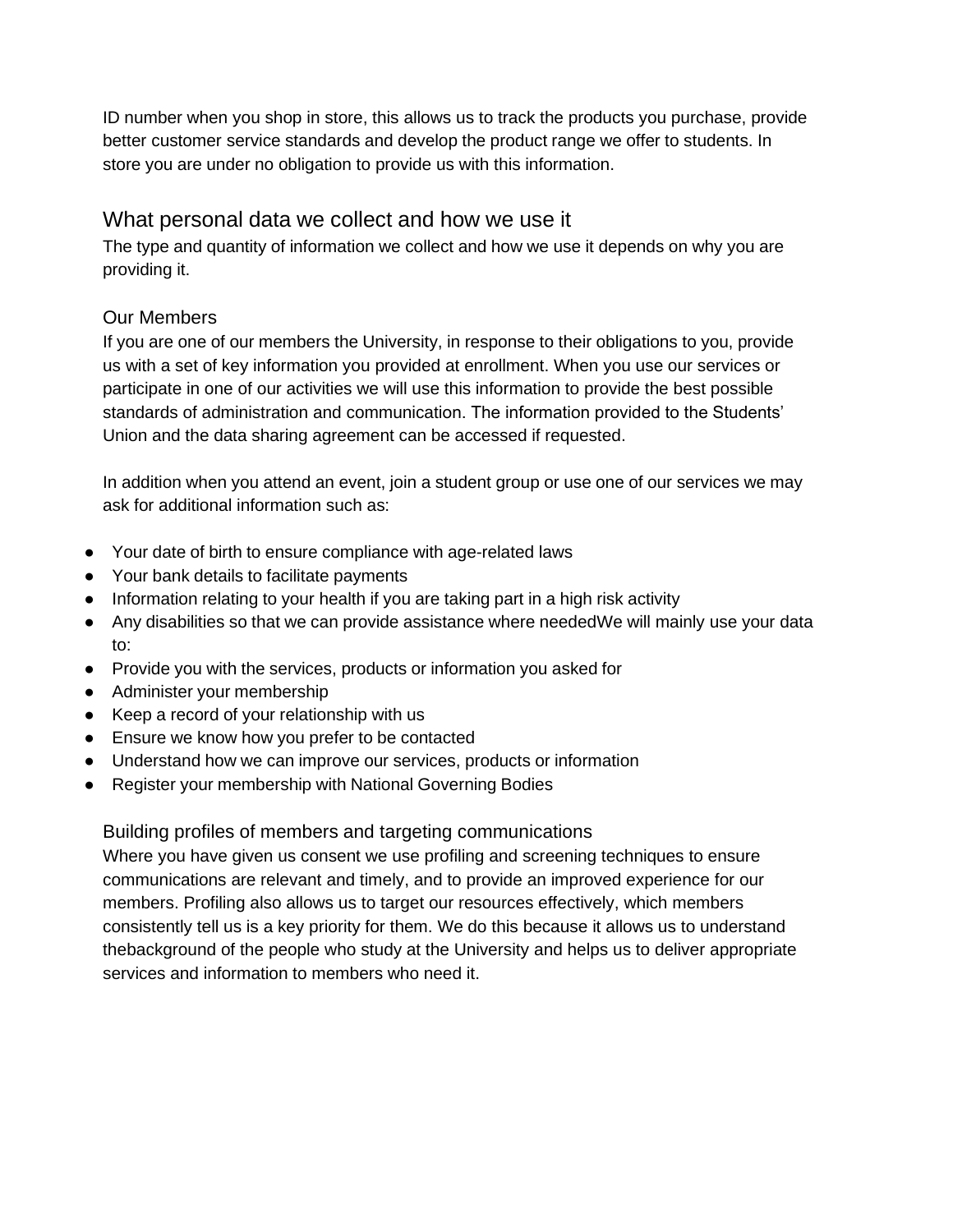When building a profile we may analyse geographic, demographic and other information relating to you in order to better understand your interests and preferences in order to contact you with the most relevant communications. Your data would only ever be analysed or profiled through encrypted and protected data processes, which only ever identifies broad statistics. In doing this, we may use additional information from third party sources when it is available.

# How we keep your data safe and who has access

Personal data collected and processed by us may be shared with Students' Union employees and volunteers and under strictly controlled conditions the following groups where necessary:

- Contractors
- Advisors
- Agents
- Service provider partners

When we allow access to your information, we will always have complete control of what they see, what they are allowed to do with it and how long they can see it. We do not sell or share your personal information for other organisations to use.

We undertake regular reviews of who has access to information that we hold to ensure that your information is only accessible by appropriately trained staff, volunteers and contractors. The Union doesn't currently have suppliers that run their operations outside of the European Economic Area (EEA) however, if we did have, they may not be subject to the same data protection laws as companies based in the UK, we will take steps to make sure they provide an adequate level of protection in accordance with UK data protection law. By submitting your personal information to us you agree to this transfer, storing or processing at a location outsidethe EEA.

We may need to disclose your details if required to the police, regulatory bodies or legal advisors.

We will only ever share your data in other circumstances if we have your explicit and informed consent.

As a member led charitable organisation it is important that our elected representatives are publicly accountable and contactable by members. We publish the names of all elected representatives alongside their assigned @brunel.ac.uk email addresses, we may also publish University email addresses where appropriate to the individual and their role such as Course Reps, Club or Society Committee Members and Student Assembly members. Where University email addresses (@brunel.ac.uk) are published the individual will be entitled to opt-out of this through by contacting either the relevant department dealing with your data or the Unions Lead Data Controller.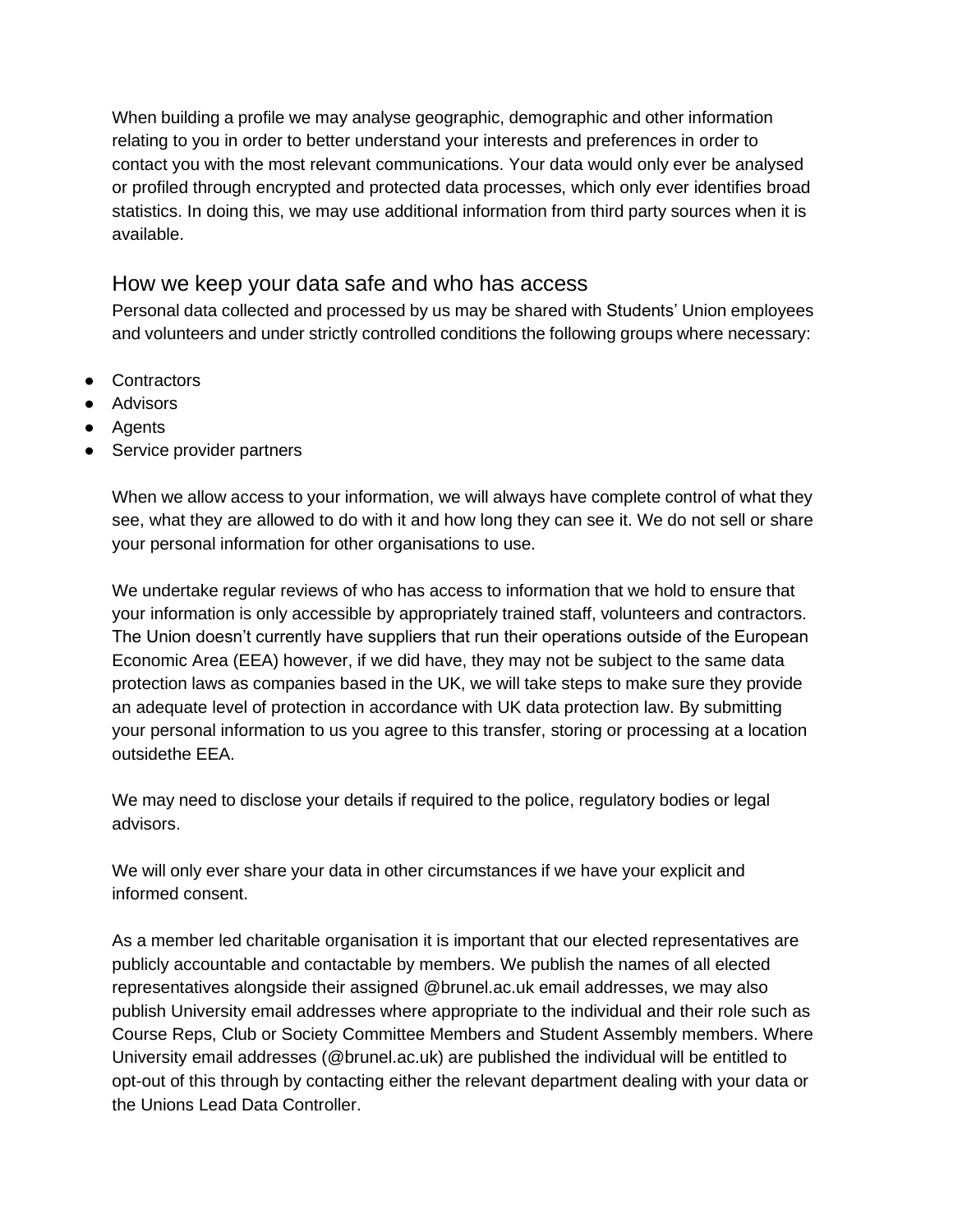# Marketing & Communications Preferences

#### Membership Communications

As a member we believe you have a legitimate interest in hearing from us about the products and services we offer, what we're doing to represent you and opportunities that might be of interest to you. You may opt out of these communications at any stage by clicking the unsubscribe link contained within the email or the article 13/14 notice sent at the beginning of term.

# Direct Marketing

We send marketing material on behalf of our trading company to our members where you have told us that we can. We do not sell or share personal details to third parties for the purposes ofmarketing.

# Controlling what you want to hear about

We make it easy for you to tell us how you want us to communicate, in a way that suits you. Our forms have clear marketing preference questions and we include information on how to opt out when we send you marketing. If you don't want to hear from us, that's fine. Just let us know when you provide your data or contact us on 01895 269269 or [union.dataprotection@brunel.ac.uk.](mailto:union.dataprotection@brunel.ac.uk)

# Keeping your information up to date

We mostly use the record of members provided by Brunel University London to maintain accurate data about you as described above. We really appreciate it if you let us know if your contact details change.

# Understanding the detail of our data security measures

When we process your data we will have already carefully assessed the lawful justification for doing so, the parameters in which the data is processed, the length of time the data is held for, the secure storage of your data and undertaken impact assessments to ensure your rights are delivered. An overview of this analysis can be made available, and records of our assessments can also be accessed.

The Students' Union operates a Data and Information Security Policy which is supported by a practical handbook for our employees and volunteers. All employees and volunteers handling data are required to undertake general data protection training and third parties handling data are required to provide a contract which meets the requirements of the Information Commissioner's Office.

The Students' Union does not store any sensitive card data on our systems following online transactions. The Union membership management system utilises a Sage Pay platform that the payments are processed through, we then receive the funds via Global Payments.